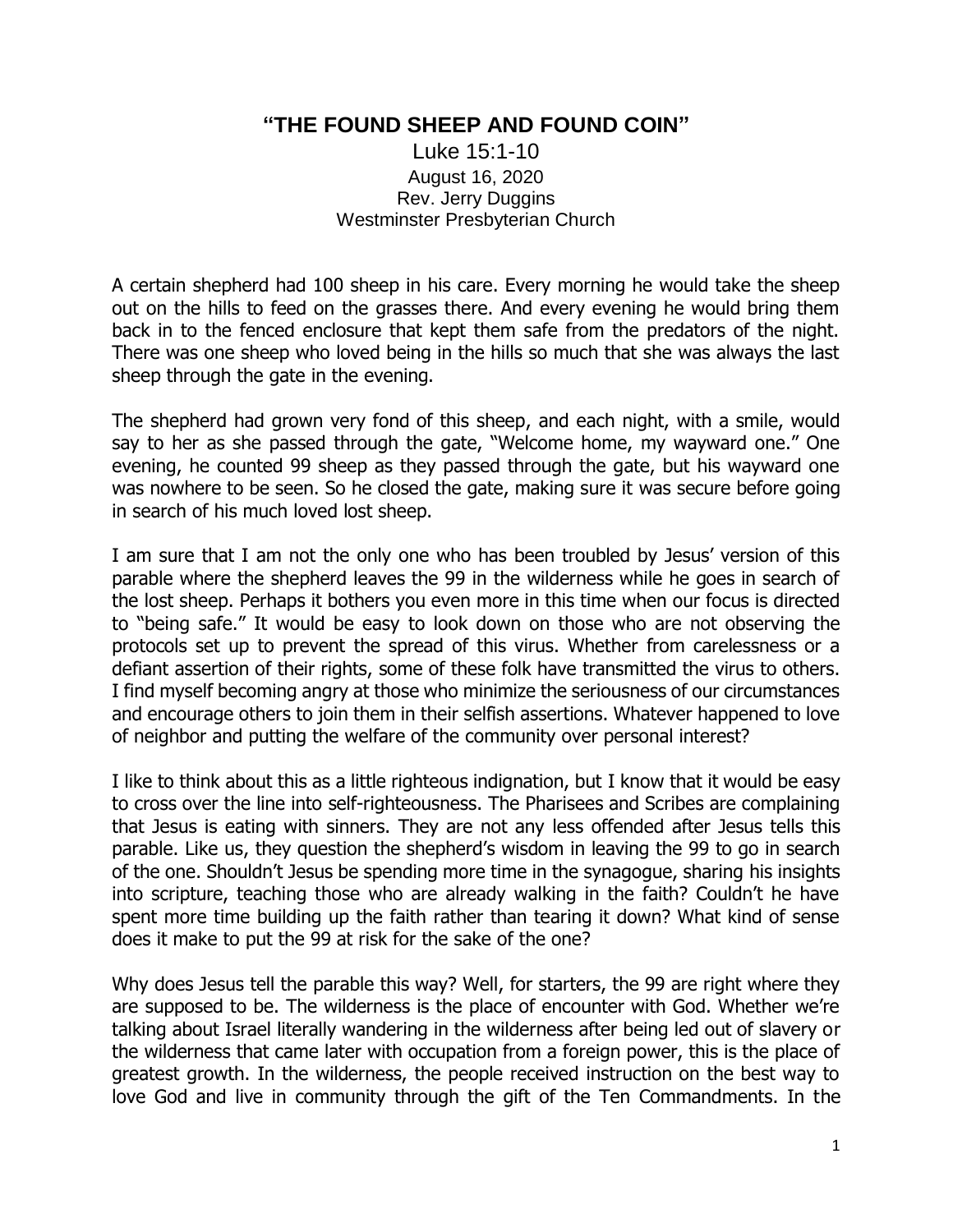wilderness of captivity in Babylon, the synagogue became a structure for deepening faith that exists to the present day. The wilderness in the parable is the place where the sheep are well-fed and the place where they gather together as one flock.

Belonging to the people of God does not exempt us from danger and risk. The people of God do not belong in some kind of enclosure that keeps the danger out. This is what the Pharisees have been trying to do: build a fence around the people. They are not wilderness wanderers, but city planners trying to define every space in the lives of God's people.

So one thing the religious leadership was doing in Jesus' day was trying to domesticate the wilderness. They were working hand-in-glove with Rome to keep the peace and to secure Rome's control in the territory. In doing so, faith became more about obedience to a set of rules and less about doing the work of God in the world. In one sense, we shouldn't confuse the Pharisees with the sheep in the wilderness. They are by Jesus' standards self-righteous, not righteous. Many churched people today are not any better at telling the difference.

The pandemic is of course not a good thing, but it presents the church with an opportunity to recognize that our "civilized" society and faith is in fact a wilderness. We worship (usually) in a sanctuary, a safe place, and yet it is in fact not a safe place today. Do we need to rethink the place and importance of our buildings for the nurturing of faith? We are unable to gather in the ways we used to gather. We've had to rethink how to "be together," how to continue mission, and how to connect to movements for justice. Being in this unfamiliar place pushes us to pay attention to what God might be doing in our world today. It isn't too much to say that the church is "at risk" in these days, which is right where we belong: on the edge, always looking for new ways to be church, always attentive to the leading of God in an "unsafe" world.

The fact that the righteous sheep understand that their sacred place is a wilderness, that this is precisely the place to encounter God, and that our strength lies in this community where we are fed together is not however the main thrust of these parables. Nor is the emphasis on the lost sheep and the lost coin as we commonly call these parables. The joy of the kingdom of God is in the finding.

She had ten coins and lost one. She might have chosen to be happy with the nine. A lot of people would have just accepted the lost. We lose more than a day's wages out of every ten to taxes, to a leisure activity, to the cable bill, to a day at the ballpark. But this woman is distraught at the loss of a tenth. She puts everything she has into finding it.

It's not that she doesn't value the other nine coins. There could be no tenth without them. Just as there would be no 100<sup>th</sup> sheep without the other 99. The nine and the ninetynine are right where they belong. They are in a good place and there is much joy in that